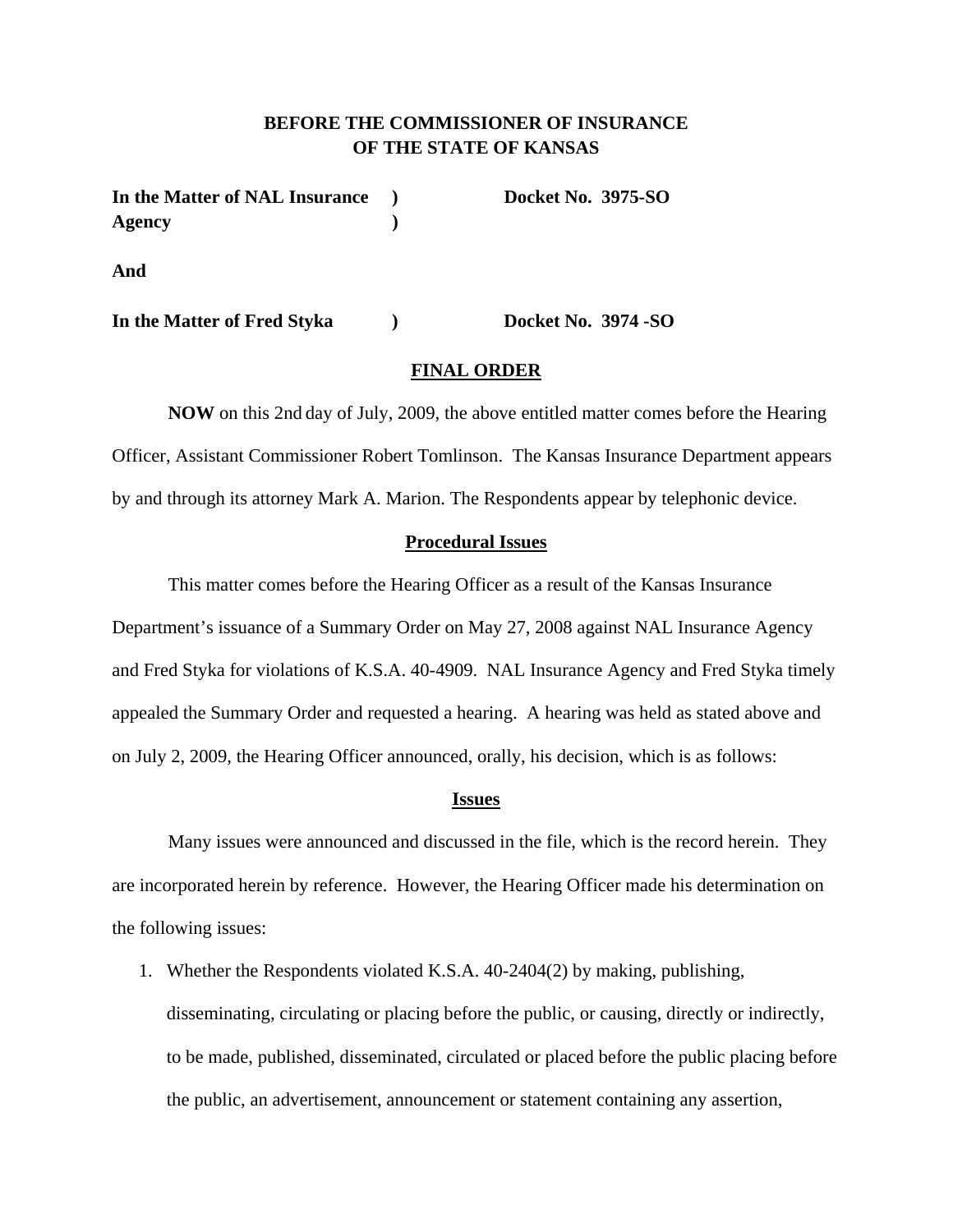misrepresentation or statement with respect to the business of insurance which was untrue, deceptive or misleading.

- 2. Whether Respondents violated K.S.A. 40-2404(9)(b) by failing to acknowledge and act reasonably promptly upon communications from by Frieling Auto Sales with respect to a claim arising under insurance policy sold to N.J.J.
- 3. Whether Respondents violated K.S.A. 40-2404(9)(b) by failing to adopt and implement reasonable standards for the prompt investigation of claims arising under an insurance policy sold to N.J.J.
- 4. Whether Respondent, Fred Styka, violated K.S.A. 40-4905(a) by selling, soliciting or negotiating any insurance within this state without having been properly and duly issued a licensed as an insurance agent in accordance with Kansas statutes.
- 5. Whether Respondent, NAL Insurance Agency, violated K.A.R. 40-4905(a) by selling insurance without having been properly and duly issued a license as an insurance agency in accordance with Kansas statutes.

## **Decision**

1. The Respondent, Fred Styka violated K.S.A. 40-2404(2) by making, publishing, disseminating, circulating or placing before the public, or causing, directly or indirectly, to be made, published, disseminated, circulated or placed before the public placing before the public, an advertisement, announcement or statement containing any assertion, misrepresentation or statement with respect to the business of insurance which was untrue, deceptive or misleading.

Respondent Fred Styka marketed a GAP insurance policy for used motor vehicles through used automobile dealers by representing the GAP insurance policy as a "waiver." The "waivers" were in fact an insurance policy that indemnified policyholders for the difference between the insurance value of the vehicle and one hundred ten percent (110%) of the NADA retail value of the vehicle sold in the event of an accident that resulted in a total vehicle loss.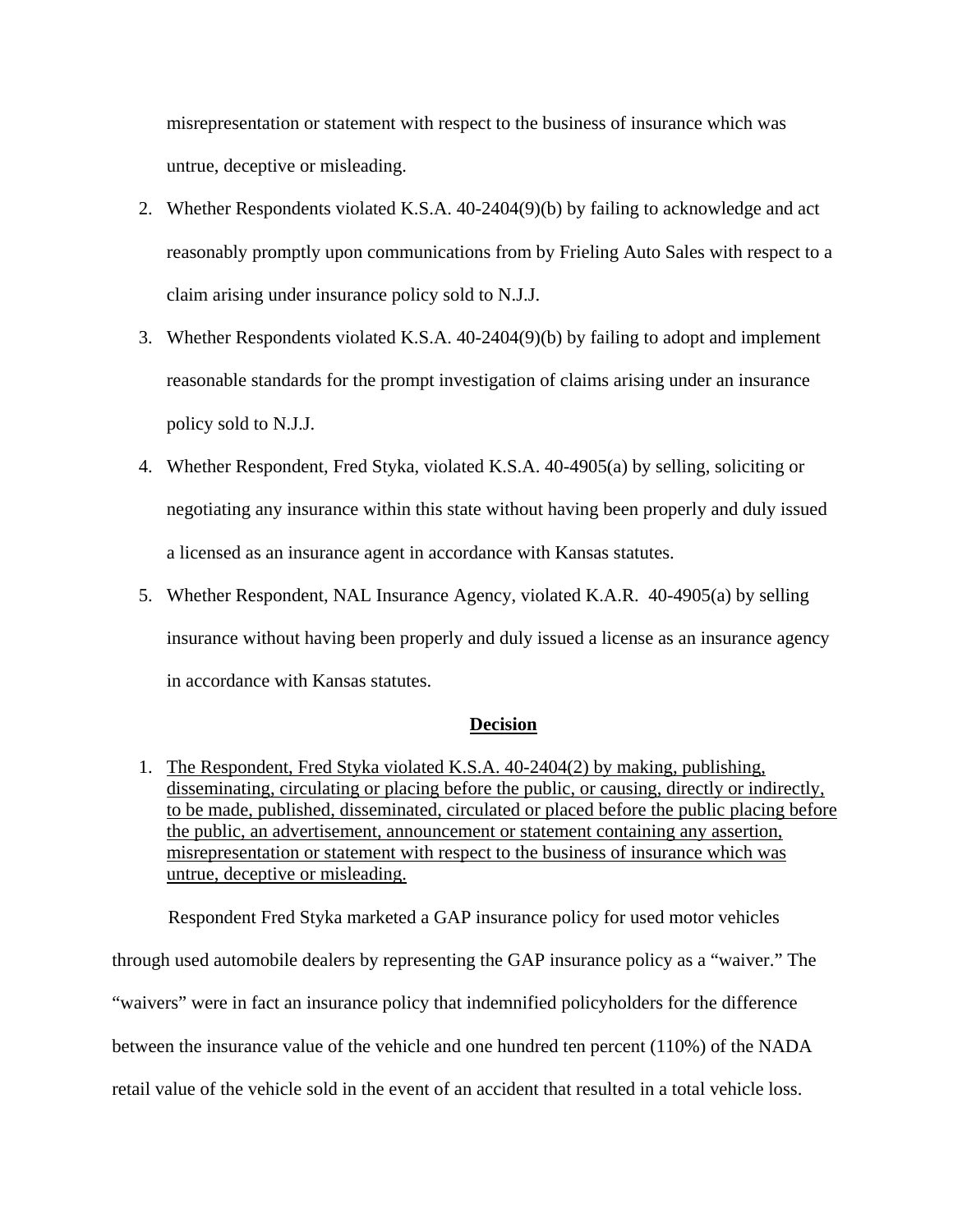In this particular case, the claim was paid after a delay of more than 90 days. This additional delay in settling a valid claim caused a significant financial hardship to N.J.J. through additional interest charges, fees and expenses in the amount of \$524.24.

2. Respondent NAL Insurance Agency violated K.S.A. 40-2404(9)(b) by failing to acknowledge and act reasonably promptly upon communications from by Frieling Auto Sales with respect to a claim arising under insurance policy sold to N.J.J.

On September 17, 2008, Respondent NAL was made aware of a claim made on a policy sold to N.J.J. by Frieling Auto Sales. All documents required were provided to substantiate the claim. There was no written confirmation, or any other notification, sent to N.J.J. regarding the status of the claim until January of 2009. At which time the claim was finally paid. In December of 2008 the Respondents did advise Frieling Auto Sales, who was assisting N.J.J. with his claim, that there was something suspicious about the claim and it was being investigated. They did not specify the nature of the suspicions nor did they request any additional statement or documents.

3. Respondent NAL Insurance Agency violated K.S.A. 40-2404(9)(c) by failing to adopt and implement reasonable standards for the prompt investigation of claims arising under an insurance policy sold to N.J.J.

After receiving the notice of claim, police report, and pay off confirmation from the automobile liability carrier the NAL Insurance Agency apparently took no further action on the claim until January of 2009 when the claim was finally paid. This does not demonstrate the adoption or implementation of reasonable standards for the prompt investigation of claims.

4. Respondent, Fred Styka, violated K.S.A. 40-4905(a) by selling, soliciting or negotiating any insurance within this state without having been properly and duly issued a licensed as an insurance agent in accordance with Kansas statutes.

Respondent, Fred Styka, is licensed as an insurance agent in Florida. However, he is not now, and never has been, a properly licensed insurance agent in the state of Kansas.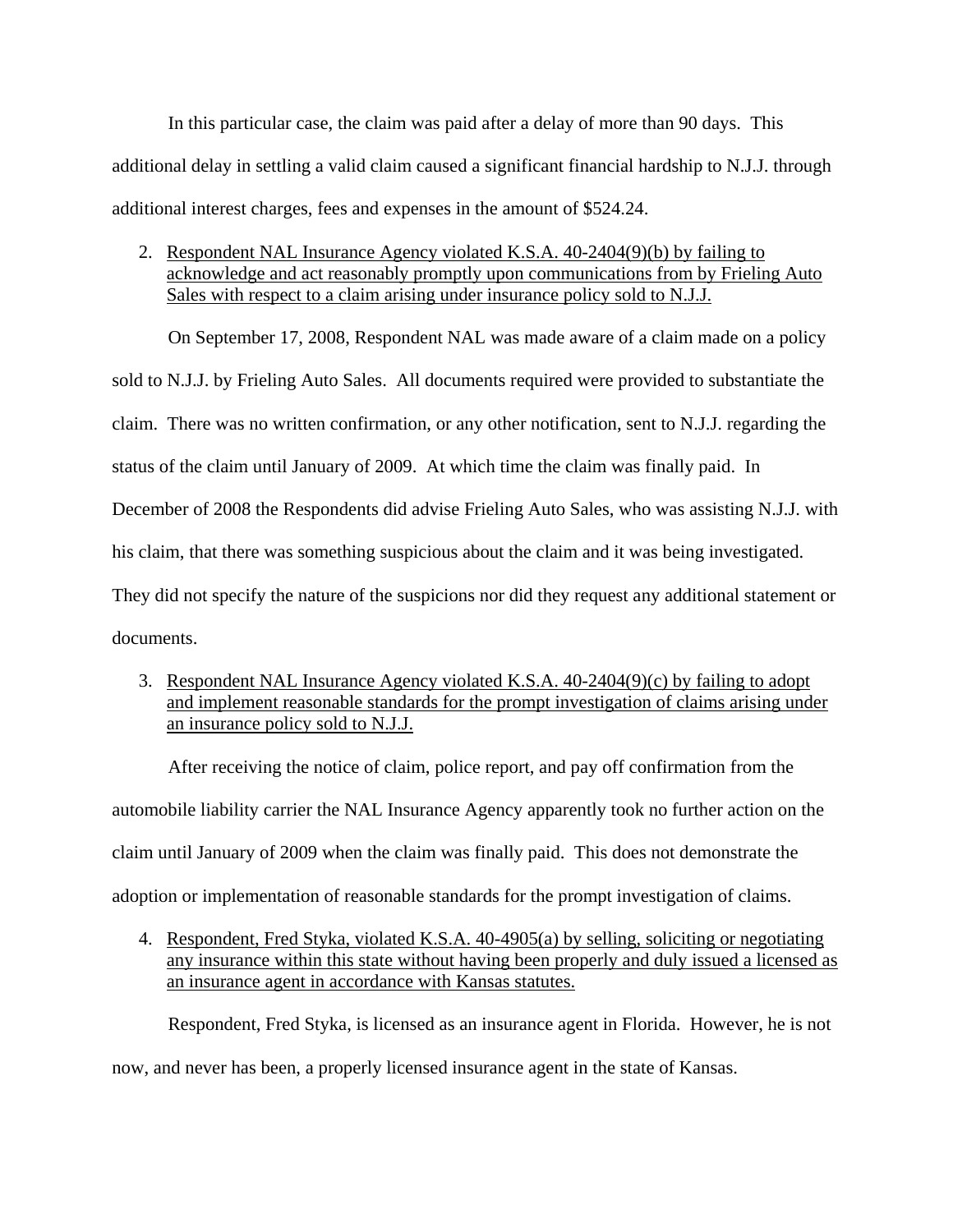5. Respondent, NAL Insurance Agency, violated K.A.R. 40-4905(a) by selling insurance without having been properly and duly issued a license as an insurance agency in accordance with Kansas statutes.

NAL Insurance Agency is not a licensed insurance agency in Kansas or any other state.

### **Holding**

Because Respondent NAL Insurance Agency violated: K.S.A. 40-2404(9)(b); K.S.A. 40-  $2404(9)$ (c), and; K.A.R.  $40-4905(a)$  in the manner described above, they are hereby assessed a penalty of One Thousand Dollars (\$1,000.00) for each of the Three (3) violations set forth above for a total of Three Thousand Dollars (\$3,000.00). However, Two Thousand dollars of the assessed penalty will be stayed provided that NAL Insurance Agency remits One Thousand dollars of the penalty within 30 days of this Order and commits no further violations of any of the other conditions of this order.

Because Respondent Fred Styka violated: K.S.A. 40-2404(2), and; K.A.R. 40-4905(a) in the manner described above, they are hereby assessed a penalty of One Thousand Dollars (\$1,000.00) for each of the two (2) violations set forth above for a total of Two Thousand Dollars (\$2,000.00). However, Two Thousand dollars of the assessed penalty will be stayed provided that Respondent Fred Styka remits to N.J.J. a total of Five Hundred Twenty Four dollars and twenty four cents (\$524.24) for the additional interest and other penalties incurred as a result of the delay in payment of the claim under the GAP policy.

Respondents, to wit; NAL Insurance Agency and Fred Styka, as well as their officers, directors, employees, managers, members, partners, investors, affiliates, associates, agents and all other persons with actual knowledge of this Order, regardless of relation to, corporate or other form, are all HEREBY ORDERED to IMMEDIATELY CEASE AND DESIST from the further transaction of insurance in Kansas, by whatever means and through whatever parties.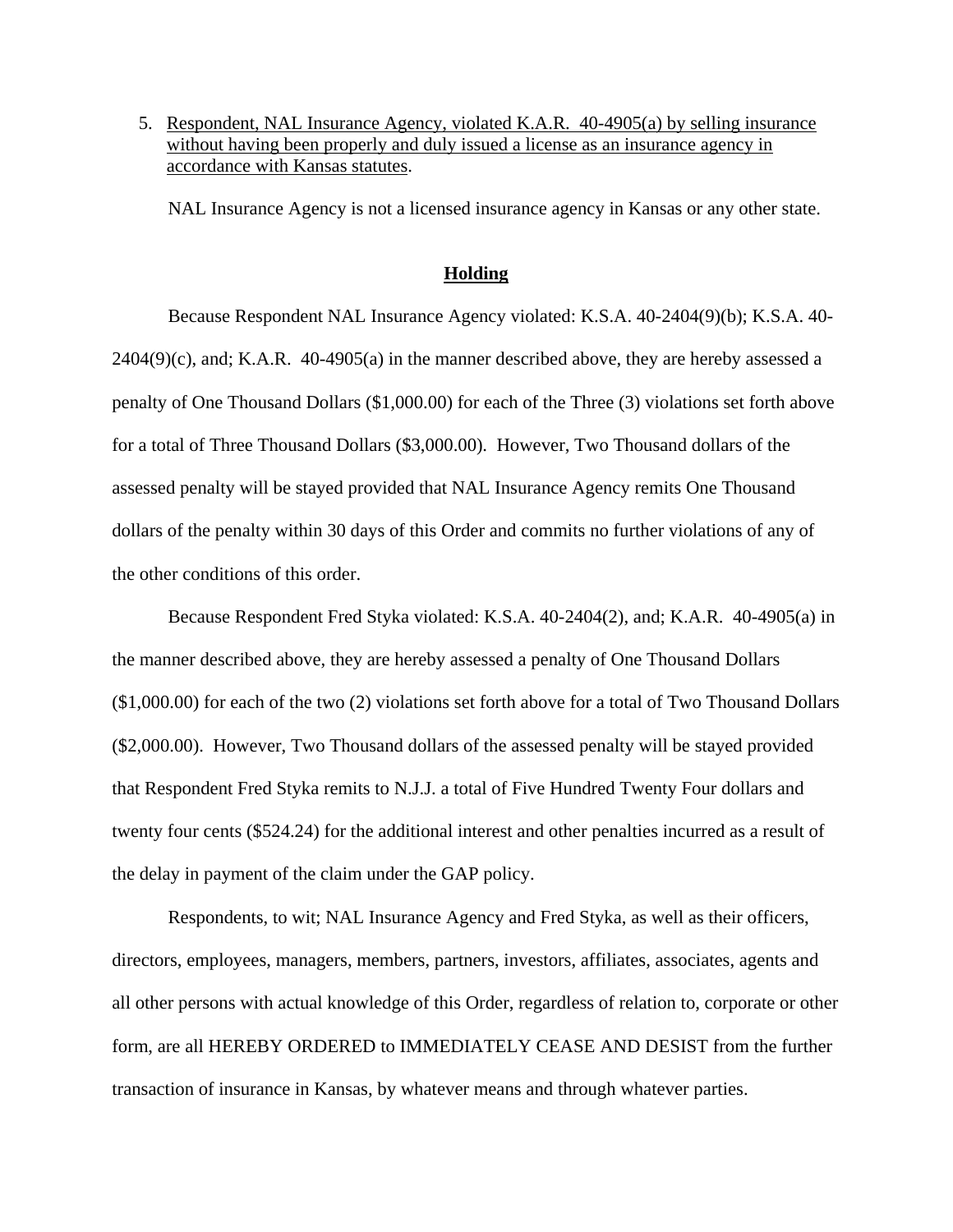The Commissioner of Insurance retains jurisdiction over this matter to issue any and all further Orders deemed appropriate or to take such further action as necessary to dispose of this matter. All other issues, holdings, findings and statements in the record are incorporated herein by reference.

**IT IS SO ORDERED THIS \_\_21st\_\_ DAY OF JULY, 2009 IN THE CITY OF TOPEKA, COUNTY OF SHAWNEE, STATE OF KANSAS.** 



 \_/s/ Robert M. Tomlinson\_\_\_\_\_\_\_\_\_\_\_\_\_ Robert M. Tomlinson Hearing Officer

## **NOTICE OF RIGHTS**

Pursuant to K.S.A. 77-601 *et seq.*, NAL Insurance Agency and Fred Styka are entitled to judicial review of this Final Order. The petition for judicial review must be filed within thirty (30) days of service of this Final Order (plus three [3] days for service by mail pursuant to K.S.A. 77-531). In the event that either NAL Insurance Agency or Fred Styka file a petition for judicial review pursuant to K.S.A. 77-613(e), the Agency Officer to be served on behalf of the Kansas Insurance Department is:

 John W. Campbell, General Counsel Kansas Insurance Department 420 SW 9<sup>th</sup> Street Topeka, KS 66612